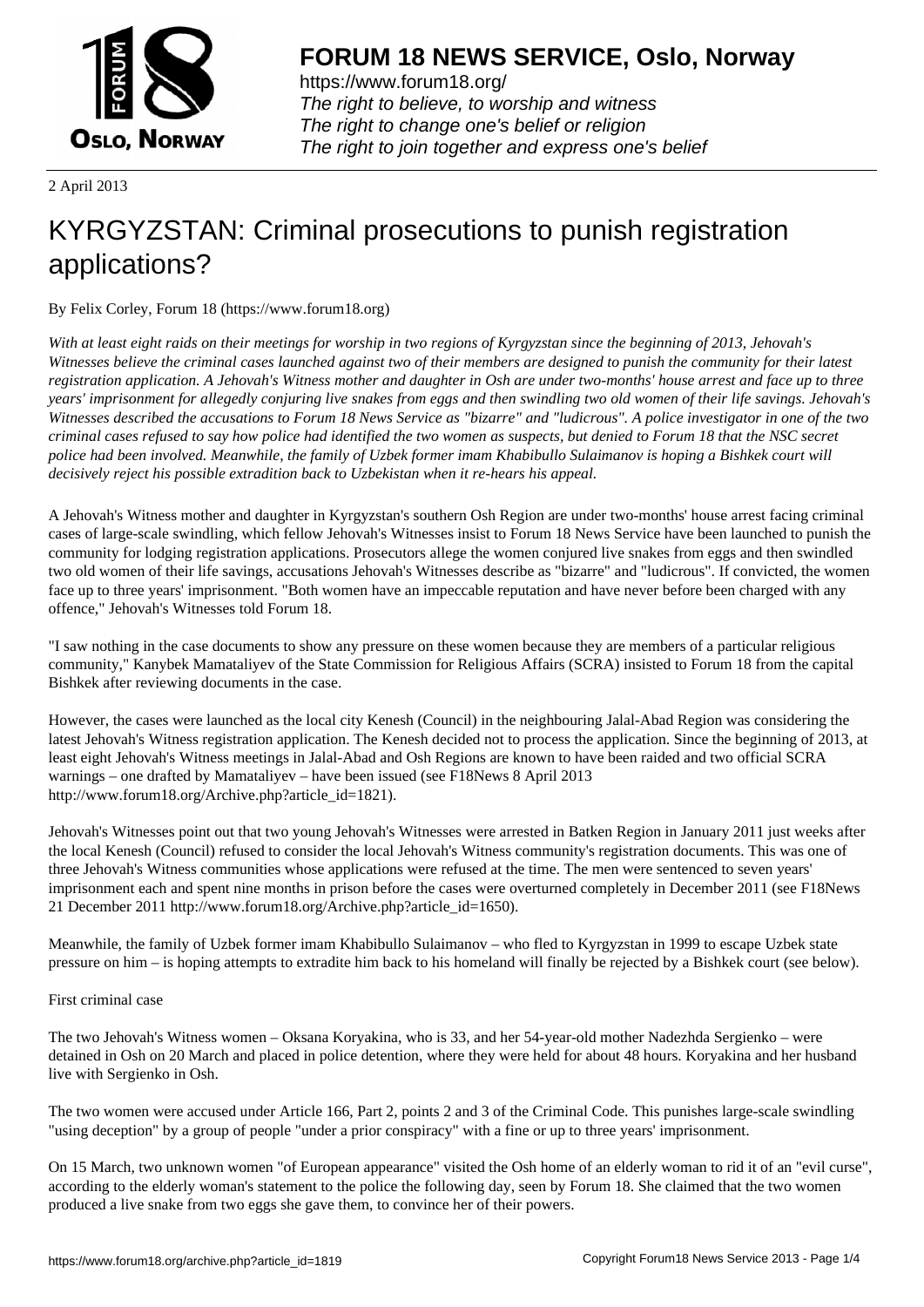The "European" women then allegedly asked her to tie up her life savings in a cloth – 130,000 Soms (16,000 Norwegian Kroner, 2,100 Euros or 2,700 US Dollars) – then pronounced a religious chant over the bundle and placed it under her pillow, telling her not to look at it until the following day. The two women left. Several hours later, the elderly woman looked under the pillow and the money was gone.

The elderly woman said in her police statement that one of the women was about 40, and the other between 18 and 20 years old.

On 22 March, according to the police record drawn up by police Investigator Major Nurdin Joroev and seen by Forum 18, the police brought Sergienko and the elderly woman together. Each stated that they had never seen the other. The elderly woman insisted that the older of the women who visited her flat had curly hair and a wider face than Sergienko's, though she also declared that she has poor eyesight.

In a hearing that began that evening at 10 pm, Judge Zakir Maksutov of Osh City Court ruled that Koryakina should be held under house arrest for two months while the investigation against her proceeds, according to the court decision seen by Forum 18. The investigator, Ali Mavlyanov, had called for her to be held in pre-trial detention, but the Judge rejected that part of the motion.

The same Judge ordered Sergienko to be held in similar two-month house arrest in a separate hearing that evening.

Koryakina and Sergienko were freed after the hearing, after being held for 48 hours, Jehovah's Witnesses told Forum 18.

Second criminal case

On 22 March, while Koryakina was still in detention, Police Investigator Nargiza Abdrahmanova accused her of involvement in a similar incident of swindling that had allegedly happened to another woman in Osh on 9 December 2012. This incident too allegedly involved producing a live snake from an egg and wrapping up money (106,400 Soms) before it disappeared, according to the record of the 23 March police confrontation between Koryakina and the woman, seen by Forum 18. Koryakina was again detained on 23 March.

During the confrontation that day, the woman claims to have recognised Koryakina as one of the two women who had visited her flat. She said the other had been Tatar and older than Koryakina. Koryakina denied ever having seen the woman before the previous day and said she and her husband had been at a Jehovah's Witness meeting in Jalal-abad on 9 December 2012 where he had preached.

Koryakina was accused under the same Criminal Code Article 166, Part 2, points 2 and 3.

On 25 March, in a decision seen by Forum 18, Judge Jolbors Kudayarov of Osh City Court again approved the Prosecutor's request that Koryakina be held under house arrest for two months. The Judge rejected the motion to hold her in pre-trial detention. During the court hearing, the date of the alleged swindling was given as 10 December 2012, with no explanation as to why the date had been changed.

The court chancellery confirmed to Forum 18 on 2 April that Koryakina had visited the court on 1 and 2 April, but declined to give any more information by phone. Neither woman is believed to have appealed against the house arrest orders within the given five day period, fearing that the decisions could have been changed to actual detention.

On 29 March, appeals were filed with the General Prosecutor's Office in Bishkek calling for both criminal cases against the two women to be terminated.

## What evidence?

Jehovah's Witnesses insist that police have no evidence that Koryakina or her mother Sergienko were involved in either alleged incident of swindling. "There is absolutely no basis for the charges," Jehovah's Witnesses told Forum 18. "The real motivation for the charges seems to be an effort by local officials to have one or more Jehovah's Witnesses convicted for some type of criminal activity in order to brand their religious activity as being illegal."

Investigator Joroev, who is handling the first of the two criminal cases, repeatedly refused to explain how police had identified Koryakina and her mother Sergienko as being involved in the alleged 15 March swindling. "By their description," he told Forum 18 from Osh on 26 March after initially refusing to say.

On being pressed further as to how they had identified Koryakina and Sergienko, Joroev would only add: "We received operational information." Asked who from, he refused to say. Asked whether it was from the National Security Committee (NSC) secret police – who are known to have joined many raids on Jehovah's Witness meetings – he responded; "It was not from the NSC."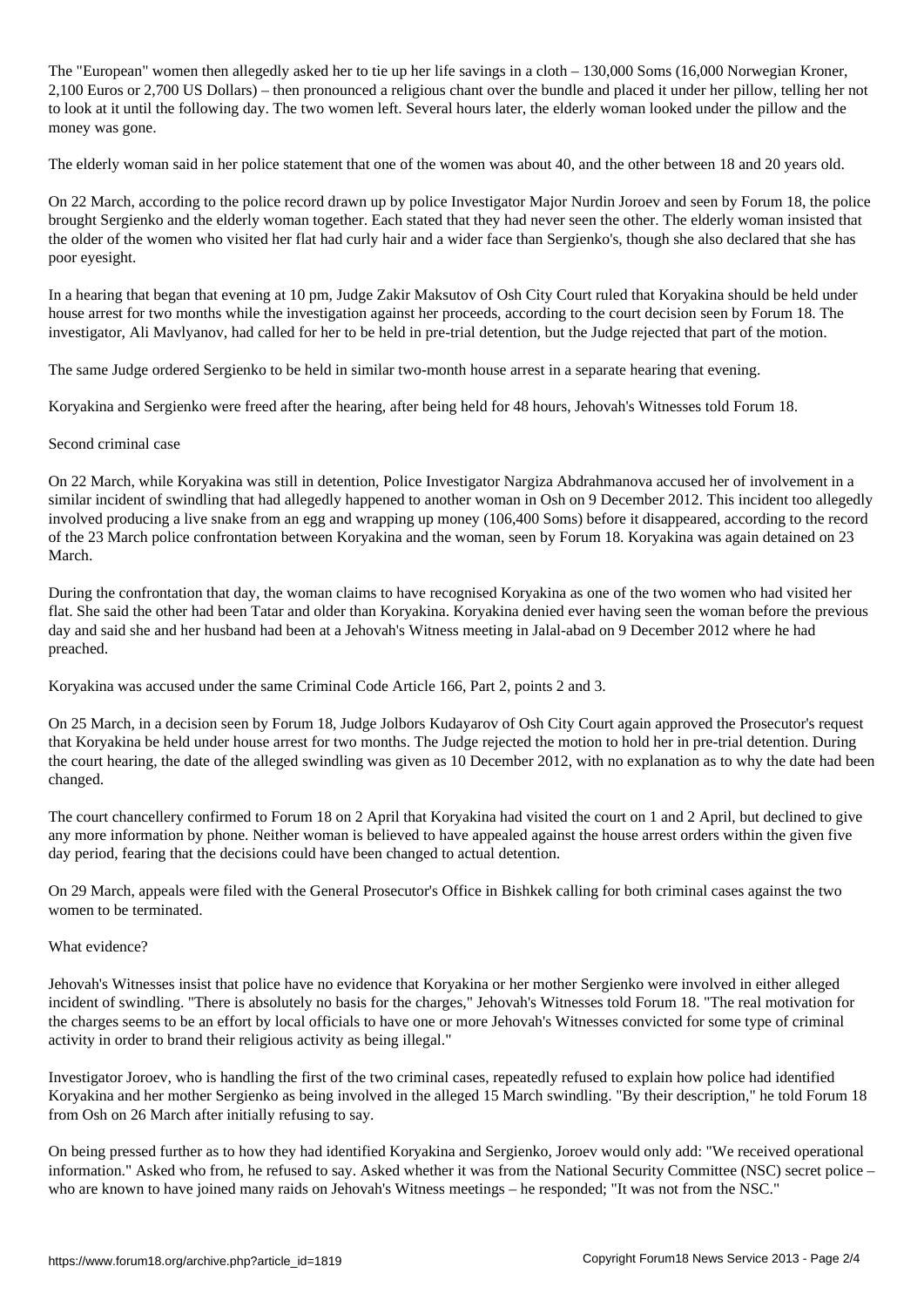Calls to Investigator Mavlyanov – who is working with Joroev on the criminal investigation - went unanswered.

"We had no orders from above," he told Forum 18. He then put the phone down.

Investigator Abdrahmanova, who is investigating Koryakina for alleged involvement in the December 2012 swindling incident, put the phone down as soon as Forum 18 reached her on 26 March. Subsequent calls went unanswered.

Mamataliyev of the SCRA insisted to Forum 18 that "fabricated cases" do not happen in Kyrgyzstan. "This is excluded completely – we live in a law-governed state," he claimed. He said the cases of Koryakina and Sergienko "are a matter for the law-enforcement agencies".

Extradition to Uzbekistan to be abandoned?

The family of Uzbek former imam Khabibullo Sulaimanov are hoping the next court hearing in Bishkek will decisively reject the attempt to extradite him back to his native Uzbekistan, where they fear he would be at risk of torture. On 1 March, Bishkek City Court overturned a 6 December 2012 lower court decision that he should be sent back to face criminal prosecution on charges his family and human rights defenders maintain were instigated to punish him for his work as an imam in his native country (see F18News 11 March 2013 http://www.forum18.org/Archive.php?article\_id=1812).

The 1 March written verdict – seen by Forum 18 – makes clear that the court was not overturning the November 2012 order by Kyrgyzstan's General Prosecutor's Office that Sulaimanov be extradited. It was merely overturning the December 2012 court decision supporting that order and calling for Sulaimanov's appeal against that order to be re-heard in Bishkek's Pervomaisky District Court.

The case has not yet been assigned to a judge at Pervomaisky Court and no date has yet been set for the new hearing, Forum 18 has learnt.

The United Nations High Commissioner for Refugees (UNHCR) recognised Sulaimanov's status as a refugee on 27 February, evidence that was presented to the 1 March hearing.

Kanabek Uzakbayev - the Investigator at the International Legal Co-operation Department of the General Prosecutor's Office who had approved Sulaimanov's extradition on 13 November 2012 and defended the proposed extradition during court hearings – now claims the extradition attempt is over. "Sulaimanov is recognised as a refugee," he told Forum 18 from Bishkek on 2 April. "So we don't want to insist on his return [to Uzbekistan]."

Asked what the General Prosecutor's Office will do at the Pervomaisky Court hearing, Uzakbayev responded: "The court will doubtless close the case. That's it for us."

The Bishkek office of the UNHCR confirmed that it will be present at Pervomaisky District Court for the hearing whenever it is scheduled. "The UNHCR hopes for the outcome to be in favour of Mr Sulaimanov," it told Forum 18 on 2 April.

Criminal charges

Sulaimanov's family are mourning the death of their lawyer Toktogul Abdyev at the age of 56. A prominent lawyer, he died on 16 March during a flight from Bishkek to Osh, where Sulaimanov is being held in prison on separate criminal charges. "We are mourning deeply for him," Sulaimanov's family told Forum 18 on 27 March. "This is a great loss for Kyrgyz justice."

On 2 March, Sulaimanov was hastily transferred from the NSC secret police Investigation Prison to the NSC Investigation Prison in Osh. He is facing criminal charges of using false documents to cross the Kyrgyz border illegally in August 2012 (see F18News 11 March 2013 http://www.forum18.org/Archive.php?article\_id=1812).

"Conditions there [in Osh] are worse than in Bishkek," Sulaimanov's family told Forum 18. "He is being held in the basement in damp conditions." (END)

For background information see Forum 18's Kyrgyzstan religious freedom surveys at http://www.forum18.org/Analyses.php?region=30.

More reports on freedom of thought, conscience and belief in Kyrgyzstan can be found at http://www.forum18.org/Archive.php?query=&religion=all&country=30.

A compilation of Organisation for Security and Co-operation in Europe (OSCE) freedom of religion or belief commitments can be found at http://www.forum18.org/Archive.php?article\_id=1351.